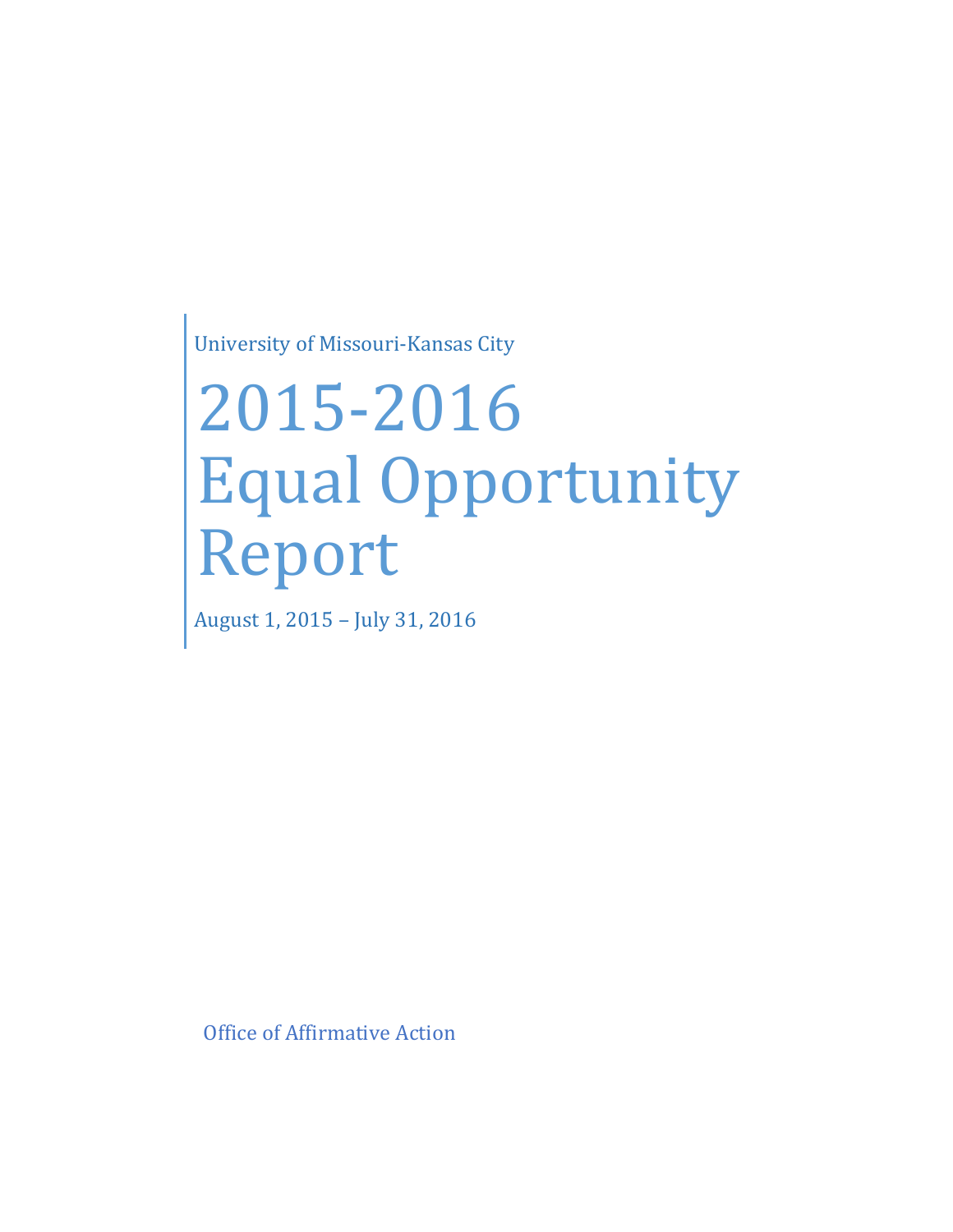

#### **OFFICE OF AFFIRMATIVE ACTION**

December 20, 2016

l

Dear Members of the University of Missouri-Kansas City Community:

The Office of Affirmative Action invites you to review its annual Equal Opportunity Report. The Report describes protected class discrimination reported to the Office of Affirmative Action from August 1, 2015 to July 31, 2016. The Report does not include complaints of sex, gender, gender identity, gender expression, and sexual orientation discrimination as those complaints are described in the annual [Title IX Report.](https://info.umkc.edu/title9/wp-content/uploads/2014/12/Final-Draft-2015-2016-Annual-Report.pdf) This Report helps establish baseline information that the University can use in future years to begin to identify trends. We have an opportunity and an obligation to use this information to improve campus culture and reduce discrimination.

For several years, our office has worked closely with many departments and offices on campus to prevent discrimination in all of its forms. The Office of Affirmative Action has responded to allegations of discrimination through educational panels, presentations, disciplinary proceedings and conflict resolution. We have provided numerous students and employees with the resources, support and accommodations they need to be successful at UMKC.

This Report is intended to provide you with data and contextual information regarding the number of reports received by the Office of Affirmative Action and the process by which reports are resolved. As you read the Report, please be aware that we have an obligation to balance transparency with our commitment to respecting the privacy of those involved as well as our duty to keep confidential information that is protected by the Family Education Rights and Privacy Act  $(FERPA).<sup>1</sup>$ 

If you have any feedback regarding the Report, please email me at [thompsonmikah@umkc.edu.](mailto:title9@missouri.edu) If you would like to make a report of discrimination, learn more about campus and community resources, or if you are in need of accommodations, please call the Office of Affirmative Action at (816) 235-6910.

Thank you for your interest in the University's Equal Opportunity work and your commitment to creating a more equitable, safe and inclusive UMKC.<sup>2</sup>

<sup>&</sup>lt;sup>1</sup> See 20 U.S.C. § 1232g and 34 CFR Part 99 (a federal law that protects the privacy of student education records).

<sup>&</sup>lt;sup>2</sup> The Office of Affirmative Action would like to thank Ellen Eardley, Title IX Administrator and Assistant Vice Provost at the University of Missouri, and Salama Gallimore, Lead Title IX Investigator at the University of Missouri, for allowing UMKC to utilize the University of Missouri's Annual Title IX Report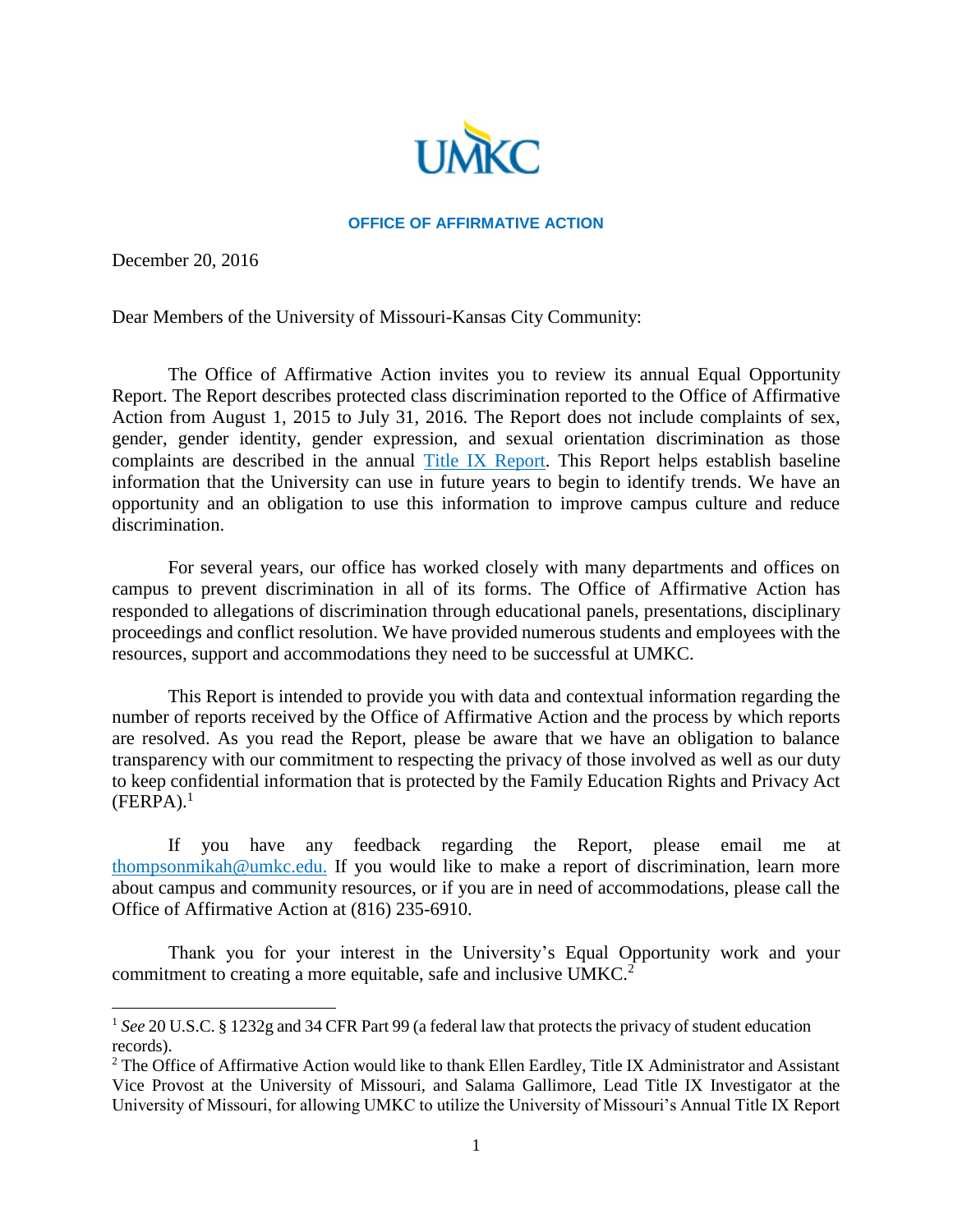Sincerely,

Make 2. Thay

Mikah K. Thompson Director of Affirmative Action and Title IX Coordinator

l

as a model.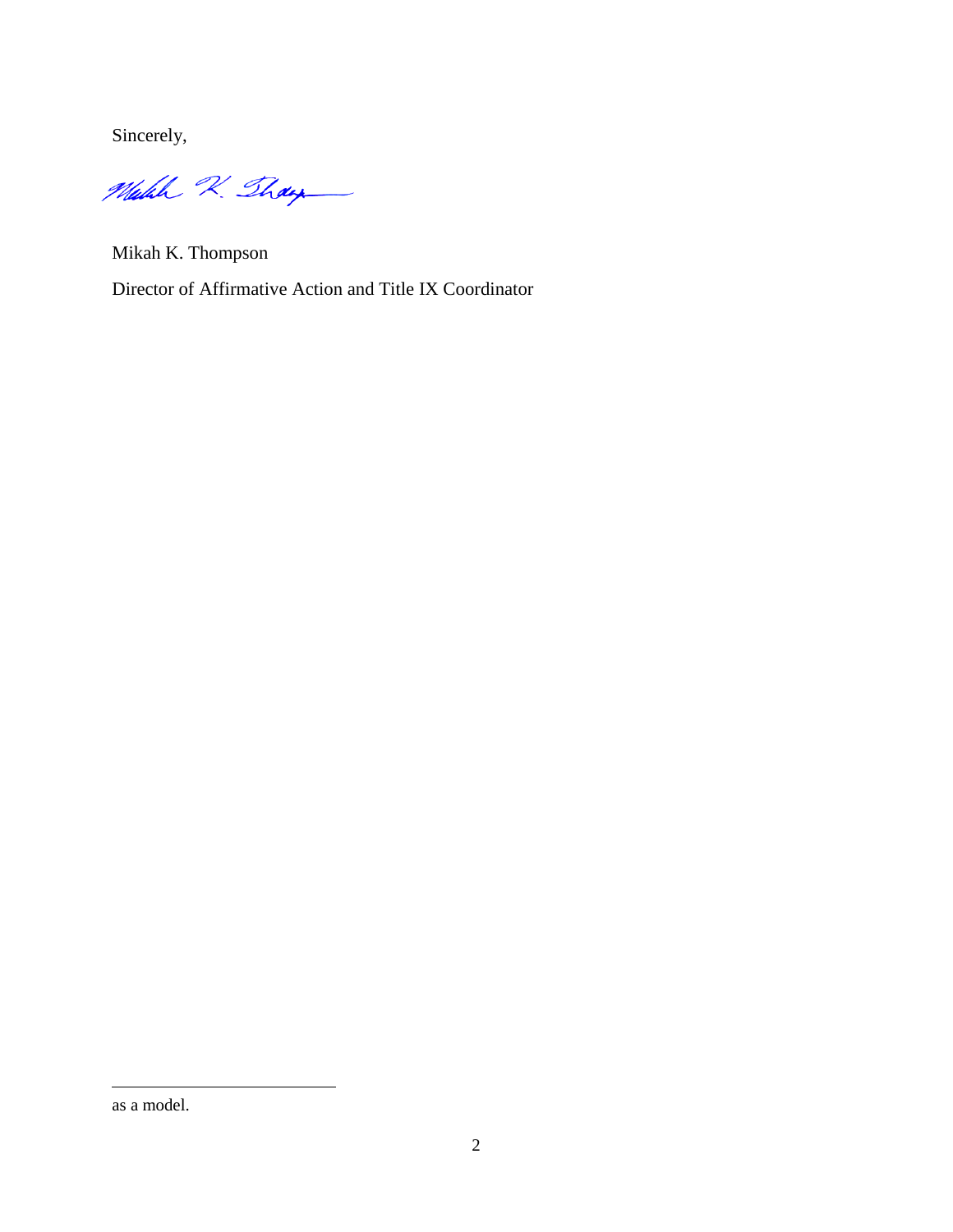## **GUIDE TO THE 2015-2016 REPORT**

 $\overline{a}$ 

#### *History of UMKC's Equal Opportunity Efforts*

The University of Missouri System ("UM System") has taken a number of proactive steps over the past three years to advance equity throughout campus. The UM System revised its policies prohibiting all forms of discrimination and required all employees to report incidents of sex discrimination to the Title IX Coordinator on each of the four UM System campuses.<sup>3</sup> The Office of Affirmative Action ("OAA") at UMKC is charged with handling all complaints of protected class discrimination and overseeing the University's compliance efforts. In February 2015, Mikah K. Thompson was hired as UMKC's Director of Affirmative Action and Title IX Coordinator.

Over the summer of 2014, the UM System adopted new procedures that describe the process the University uses when it receives notice that a student has allegedly violated the University's antidiscrimination polices.<sup>4</sup> These procedures are utilized when the **[Respondent](https://info.umkc.edu/title9/about/definitions/#accused)** (accused person, persons or entity) is a student or a student organization. In cases where a student allegedly experiences discrimination and the Respondent is unknown, undisclosed or not affiliated with the University, the OAA focuses its response on supporting the student. In all cases, the OAA is available to provide the student [Complainant](https://info.umkc.edu/title9/about/definitions/#complainant) (alleged victim of discrimination) with resources, interim remedies and accommodations.

The OAA has also worked with the Provost's Office and Human Resources to address reports of discrimination in which a faculty or staff member is the Respondent. On February 5, 2015, the UM System adopted new procedures regarding the investigation of complaints against faculty and staff.<sup>5</sup> The OAA continues to educate the community about these new procedures.

<sup>3</sup> Sex Discrimination, Sexual Harassment and Sexual Misconduct in [Education/Employment](https://www.umsystem.edu/ums/rules/collected_rules/equal_employment_educational_opportunity/ch600/600.020_sex_discrimination_sexual_harassment_and_sexual_misconduct) Policy, UM System Collected Rules and Regulations Section 600.020.

<sup>&</sup>lt;sup>4</sup> Equity Resolution Process for Resolving Complaints of Harassment, Sexual Misconduct and other Forms of [Discrimination](http://www.umsystem.edu/ums/rules/collected_rules/programs/ch200/200.025_equity_resolution_process_for_resolving_complaints_of_harassment) against a Student or Student or Student Organization, UM System Collected Rules and Regulations Section 200.025.

<sup>5</sup> Equity Resolution Process for Resolving Complaints of [Harassment,](http://www.umsystem.edu/ums/rules/collected_rules/equal_employment_educational_opportunity/ch600/600.040_equity_resolution_process_for_resolving_complaints_of_harassment) Sexual Misconduct and other Forms of [Discrimination](http://www.umsystem.edu/ums/rules/collected_rules/equal_employment_educational_opportunity/ch600/600.040_equity_resolution_process_for_resolving_complaints_of_harassment) against a Faculty Member, UM System Collected Rules and Regulations Section 600.040; Equity Resolution Process for Resolving Complaints of [Harassment,](http://www.umsystem.edu/ums/rules/collected_rules/equal_employment_educational_opportunity/ch600/chapter_600.050_equity_resolution_process_for_resolving_complaints) Sexual Misconduct and other Forms of [Discrimination](http://www.umsystem.edu/ums/rules/collected_rules/equal_employment_educational_opportunity/ch600/chapter_600.050_equity_resolution_process_for_resolving_complaints) against a Staff Member, UM System Collected Rules and Regulations Section 600.050.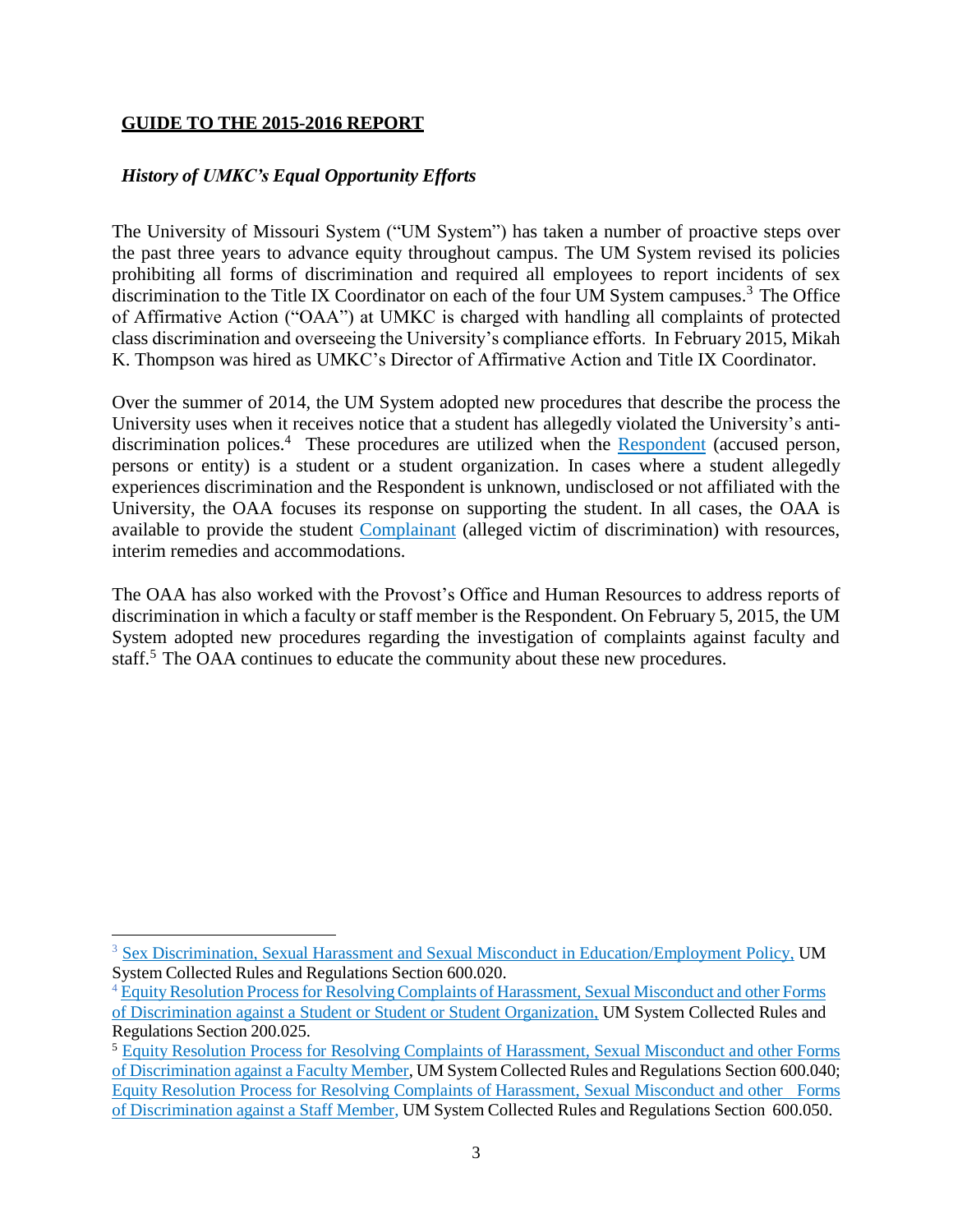# *Types of Reports*

l

This Report presents information concerning alleged discrimination based on race, color, national origin, ancestry, age, genetic information, protected veteran status, religion, or disability and retaliation reported to the Office of Affirmative Action ("OAA") and the actions taken by the OAA in response. Information concerning alleged discrimination based on sex, gender expression, gender identity, or sexual orientation discrimination is contained in the [Title IX Report.](https://info.umkc.edu/title9/wp-content/uploads/2014/12/Final-Draft-2015-2016-Annual-Report.pdf) This document includes descriptions of all reports brought forward between August 1, 2015 and July 31, 2016 (Reporting Period).

Information regarding the reports of discrimination received by the OAA are communicated in both statistical and narrative formats. Some reports alleged multiple types of discrimination in a single incident and some reports alleged general discrimination that was not based on a protected class.

This Report presents information about the **forty (40)** reports of alleged discrimination or retaliation. During the Reporting Period, the OAA received **twenty-eight (28)** reports of discrimination directly from persons affiliated with the University (called "internal complaints") and **twelve (12)** notices of investigation from administrative agencies such as the Missouri Commission on Human Rights (MCHR), the U.S. Equal Employment Opportunity Commission (EEOC), or the U.S. Department of Education's Office for Civil Rights (OCR) (called "external complaints"). <sup>6</sup> Of the internal complaints, **four (4)** individuals reportedly experienced more than one type of discrimination. Of the external complaints, **nine (9)** individuals reportedly experienced more than one type of discrimination. Additionally, **four (4)** individuals reported more than one incident of discrimination to the OAA or filed multiple complaints with administrative agencies. Thus, **thirty-two (32)** individuals reported experiencing **fifty-four (54)** incidents of discrimination based on a protected class.

Please read the Report carefully and take time to click on hyperlinks to key definitions, which will provide you with detailed descriptions of terms used by the OAA. These terms are critical to understanding the Report:

- **Complainant**  the alleged victim of the University's anti-discrimination policies
- **Respondent**  the person who allegedly violated the University's anti-discrimination policies (sometimes called the "Accused")
- **Report**  information received by the OAA stating that an individual has or may have experienced discrimination or retaliation
- **Policy violation**  the classification of a report into a specific behavior prohibited by the University's anti-discrimination policies

Additionally, please read the footnotes within the Report as they contain helpful contextual information. While intended to be descriptive, this Report has limitations, such as the inability to

<sup>6</sup> The OAA received **two (2)** reports that alleged gender discrimination in conjunction with discrimination based on another protected class. These reports were investigated as Title IX claims and are accounted for in the University's Title IX Report.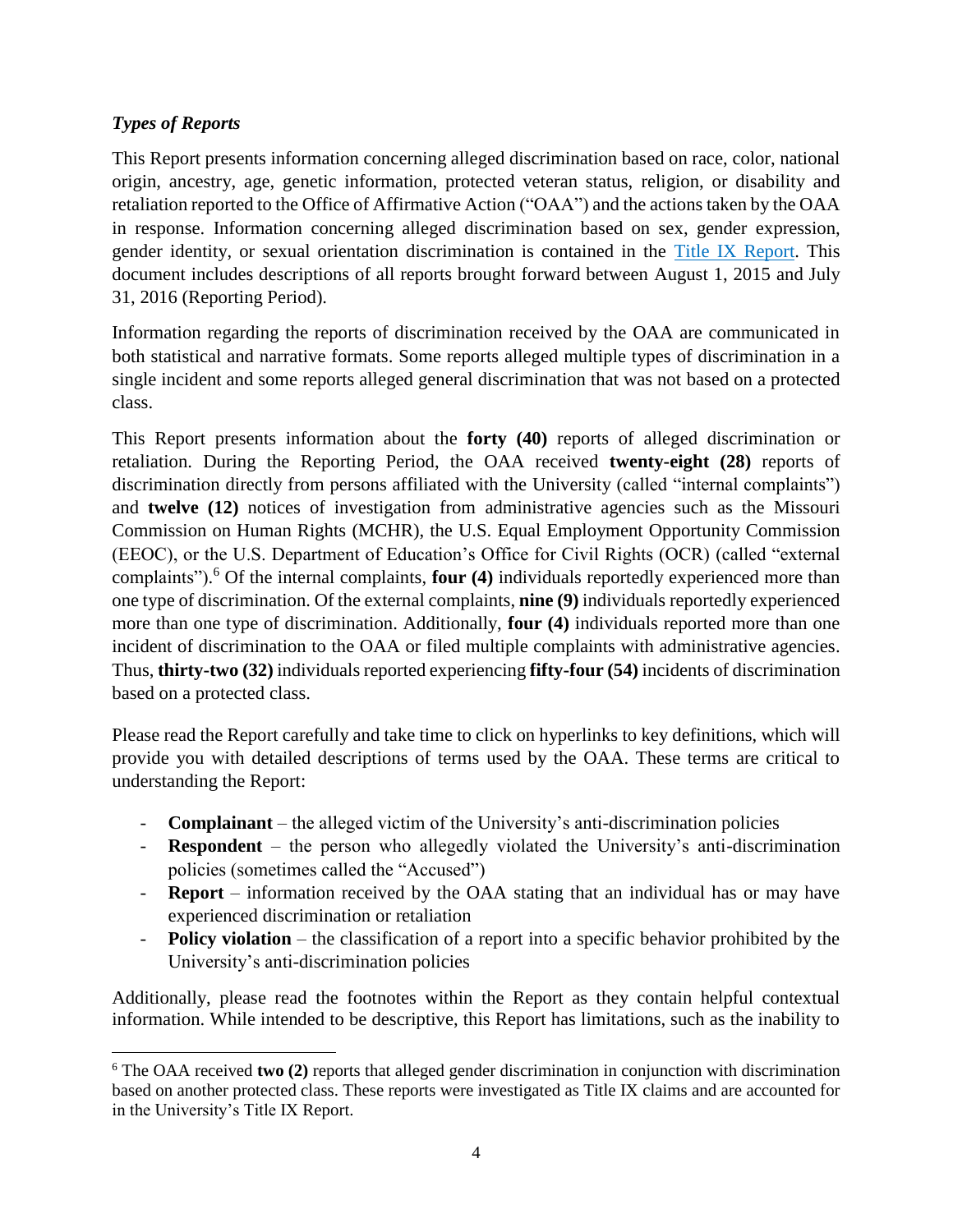convey the complexity of each incident that has been shared with the OAA. We recognize that many incidents that impact our students, faculty and staff are not reported. As the OAA becomes more established and people become more aware of its purpose, we would not be surprised to see reporting increase in future years.

# **I. How Does the OAA Receive Reports of Alleged Discrimination?**

## *Self Reports*

A number of people, including students, come to the OAA seeking resources on their own. Equal Opportunity investigators will connect them to resources, explain their rights and options, and help them decide next steps. Students, employees, volunteers and visitors of the University who have experienced any form of discrimination are encouraged to report any incident promptly to the OAA. While everyone is encouraged to make a report, victims of discrimination are not required to share the incident with the OAA.

## *Third Party Reports*

A number of incidents are reported by people who have witnessed discrimination directly or received reports of discrimination. After the OAA receives such a report, an Equal Opportunity investigator contacts the alleged victim. The alleged victim has the right not to respond to the OAA. If the alleged victim does respond to the investigator, he or she will connect the alleged victim to resources, explain their rights and options, and help them decide next steps.

## *Internal vs. External Reports*

Internal reports are made when members of the University community report alleged discrimination directly to the OAA. Those reports are investigated through the University's Equity Resolution Process. That process includes a neutral investigation and resolution. External reports are made when a member of the University community files a complaint with an external agency such as the Missouri Commission on Human Rights, the U.S. Equal Employment Opportunity Commission, or the U.S. Department of Education's Office for Civil Rights. When the University is served with an external complaint of discrimination, the OAA investigates the allegations of the complaint and responds on behalf of the University.

# **II. What is Retaliation?**

Retaliation is any adverse action taken against a person because of that person's participation in a protected activity. **The University strictly prohibits retaliation against any person** for making any good faith report or for filing, testifying, assisting or participating in any investigation or proceeding involving allegations of discrimination in violation of the University's [Equal](https://www.umsystem.edu/ums/rules/collected_rules/personnel/ch320/320.010_Equal_Employment_Opportunity_Policy/)  [Employment/Education Opportunity Policy.](https://www.umsystem.edu/ums/rules/collected_rules/personnel/ch320/320.010_Equal_Employment_Opportunity_Policy/) Individuals who retaliate will be subject to discipline.

## **III. False Reporting**

University policy prohibits false reporting. False reporting is a serious offense and students or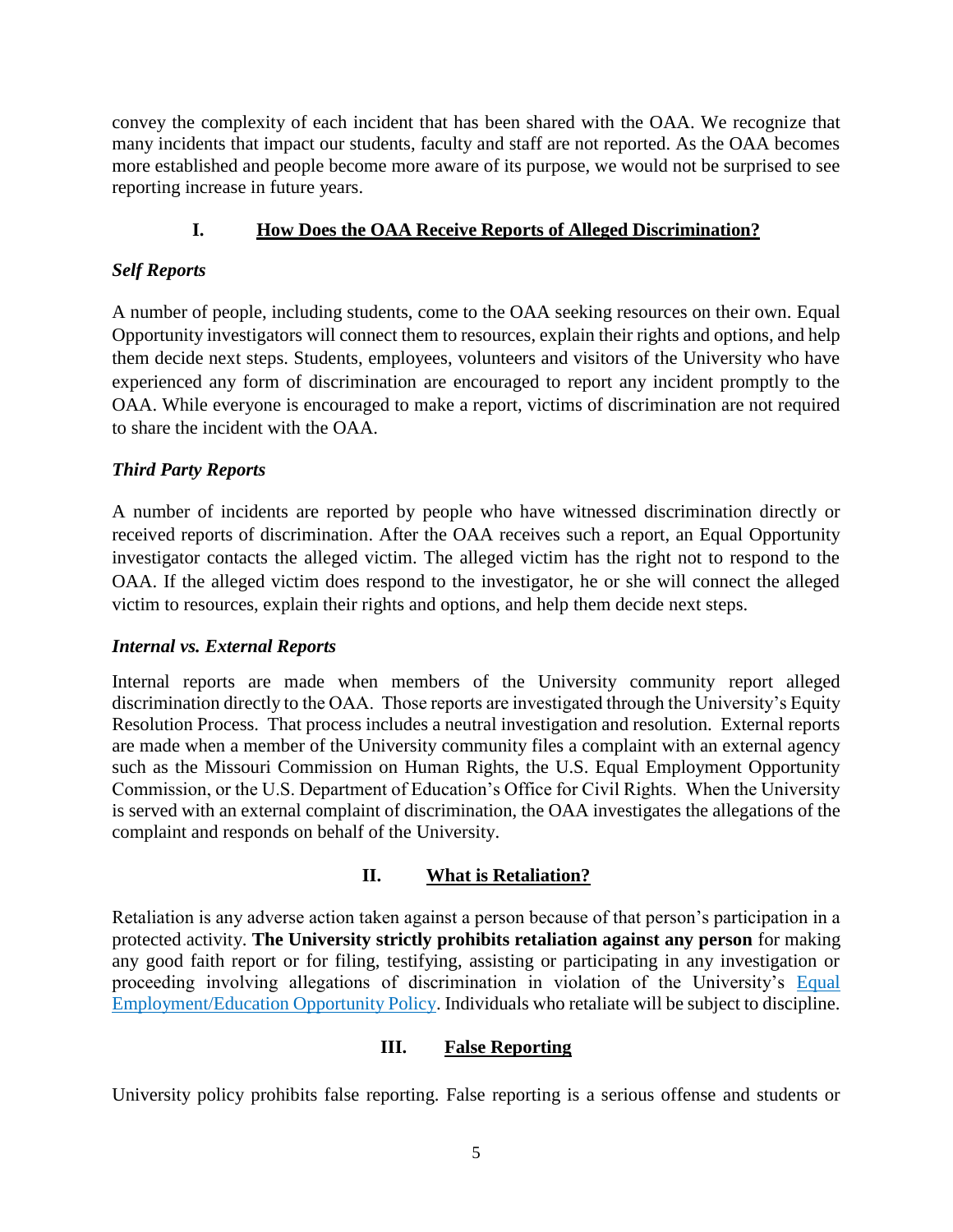employees who make false reports of discrimination or retaliation will be subject to disciplinary action ranging from probation up to and including expulsion or termination. A false report is a report made in bad faith that is intentionally false.

A determination that a report of discrimination is false can be made only if the evidence establishes that the report was intentionally false and no act of discrimination was either committed or attempted. The OAA can only make a determination that a report of discrimination or retaliation is false after conducting a thorough investigation. Erroneous reports made in good faith are not considered false reports.

Failure to find that a policy violation occurred does not mean the complaint was false. In other words, simply because the University finds that an individual is not responsible for an alleged policy violation does not mean that the underlying complaint was false. The determination that a report is false must be supported by evidence of bad faith.

# **The OAA did not receive any allegations of false reporting during the Reporting Period.**

# **IV. What Happens After the OAA Receives a Report?**

After receiving a report of alleged discrimination or retaliation, a staff member in the OAA will contact the Complainant (or alleged victim) by phone or email to inquire about the individual's safety, inform them of their rights, and connect the individual with campus and community resources.

It is the Complainant's right to file a formal complaint with the OAA and pursue an investigation against the Respondent. Complaints against students, faculty or staff of the University of Missouri-Kansas City are resolved using the Equity Resolution Process.

# **V. What is Discrimination?**

The OAA does not conduct criminal investigations and this Report does not classify criminal behavior. Rather, the OAA investigates and responds to reports of potential violations of the University's prohibition on discrimination on the basis of **race, color, national origin, ancestry, age, genetic information, protected veteran status, religion, or disability and retaliation.**

This policy also prohibits discrimination based on **sex, sexual orientation, gender identity and gender expression**; reports of discrimination based on these characteristics are discussed in the 2016 [Title IX Report.](https://info.umkc.edu/title9/wp-content/uploads/2014/12/Final-Draft-2015-2016-Annual-Report.pdf) During the Reporting Period, there were **two (2)** reports that alleged gender discrimination along with discrimination based on another protected class; these reports were treated as potential violations Title IX policy and accounted for in the annual Title IX Report.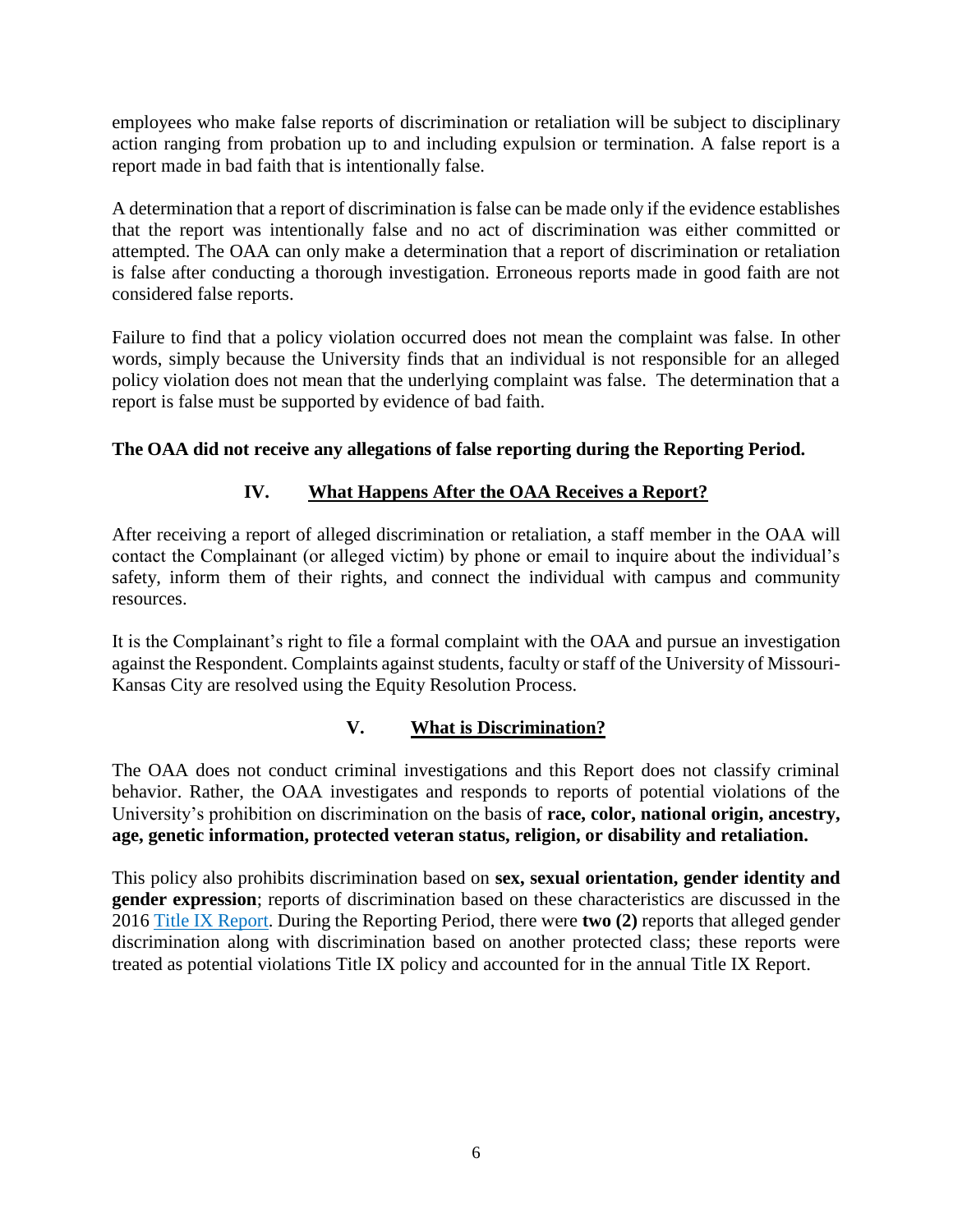#### **VI. Reports of Potential Discrimination**



#### **54 Allegations of Discrimination and Retaliation (Internal and External Reports Combined) – Sorted by Type**

Racial discrimination was the most common allegation with **nineteen (19)** incidents reported (35%). There were **eight (8)** allegations of discrimination based on national origin; **seven (7)**  reports each of discrimination based on age, sex,<sup>7</sup> or disability (13%); and **three (3)** allegations of religious discrimination (6%). Finally, there were **two (2)** allegations of retaliation and **one (1)**  allegation of discrimination based on pregnancy/childbirth.

l

<sup>7</sup> Note that external employment discrimination complaints alleging inequitable treatment based on sex were included in the Equal Opportunity Report rather than the Title IX Report.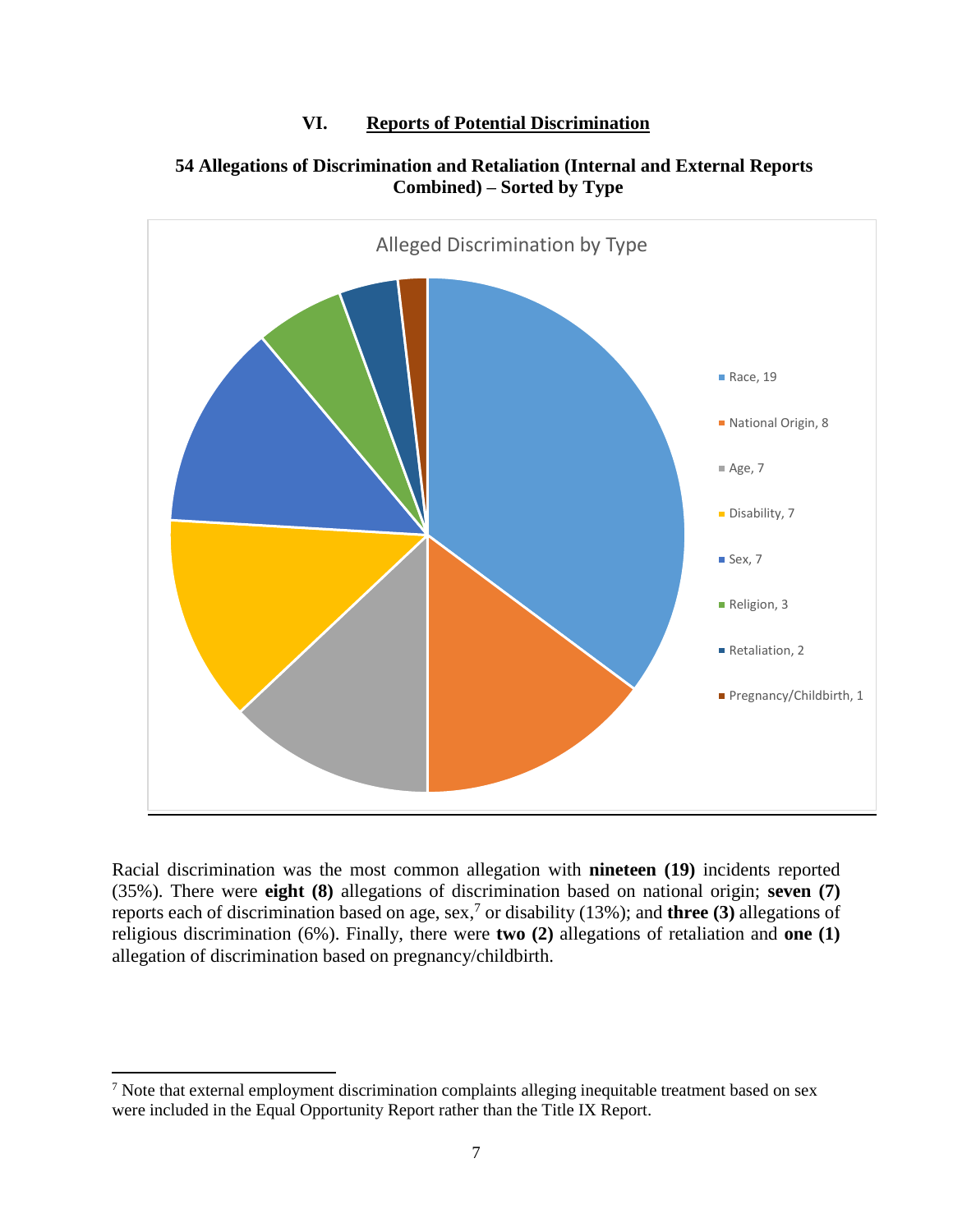

**VII. University Affiliation of the Complainant and Respondent**

The OAA kept record of how Complainants and Respondents were affiliated with the University. **Thirty-six (36)** of the forty (40) reports involved faculty or staff members; however, **two (2)** allegations were reported by a student against another student (5%) and **two (2)** allegations were reported by a student against a person affiliated with the University as a vendor or contractor but not employed by the University as a member of the faculty or staff. **Twenty (20)** allegations were reported by faculty or staff members against other faculty or staff members (50%); **thirteen (13)**  allegations were reported by students against faculty or staff members (33%); and **two (2)** allegations were reported by applicants against the University (5%).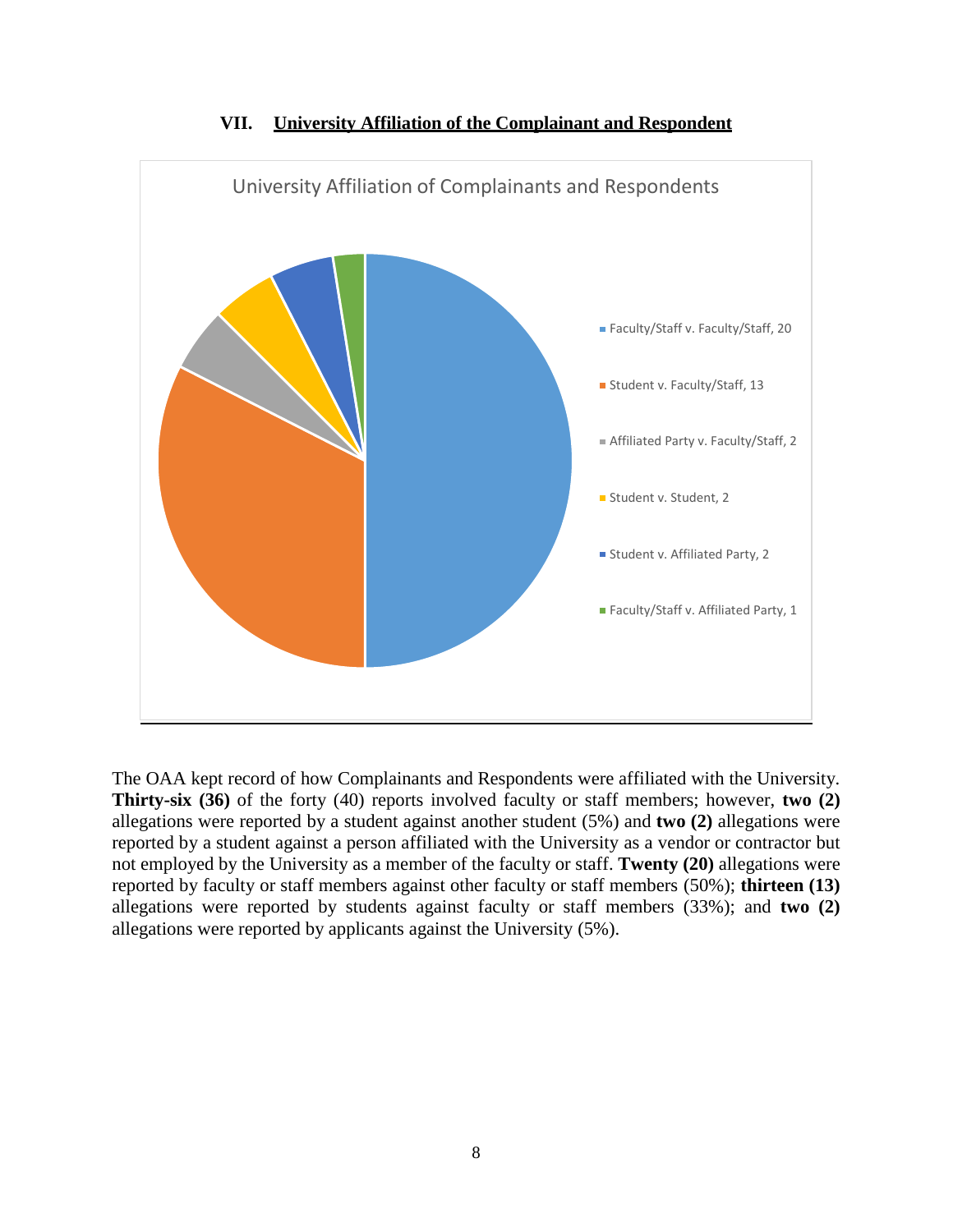



Of the **twenty-eight (28)** internal reports of discrimination that were made to OAA, **eleven (11)**  were investigated. **Two (2)** of those complaints were resolved via Summary Resolution (*see definition on page 12*) (7%); **two (2)** were resolved via Informal Resolution (*see definition on page 13*) (7%); **two (2)** cases were resolved via Administrative Resolution (*see definition on page 13*) (7%); and **one (1)** case was resolved by Formal/Hearing Panel Resolution (*see definition on page 14*) (3%). **Four (4)** cases were ongoing as of July 31, 2016 (14%). **Seventeen (17)** cases were not investigated.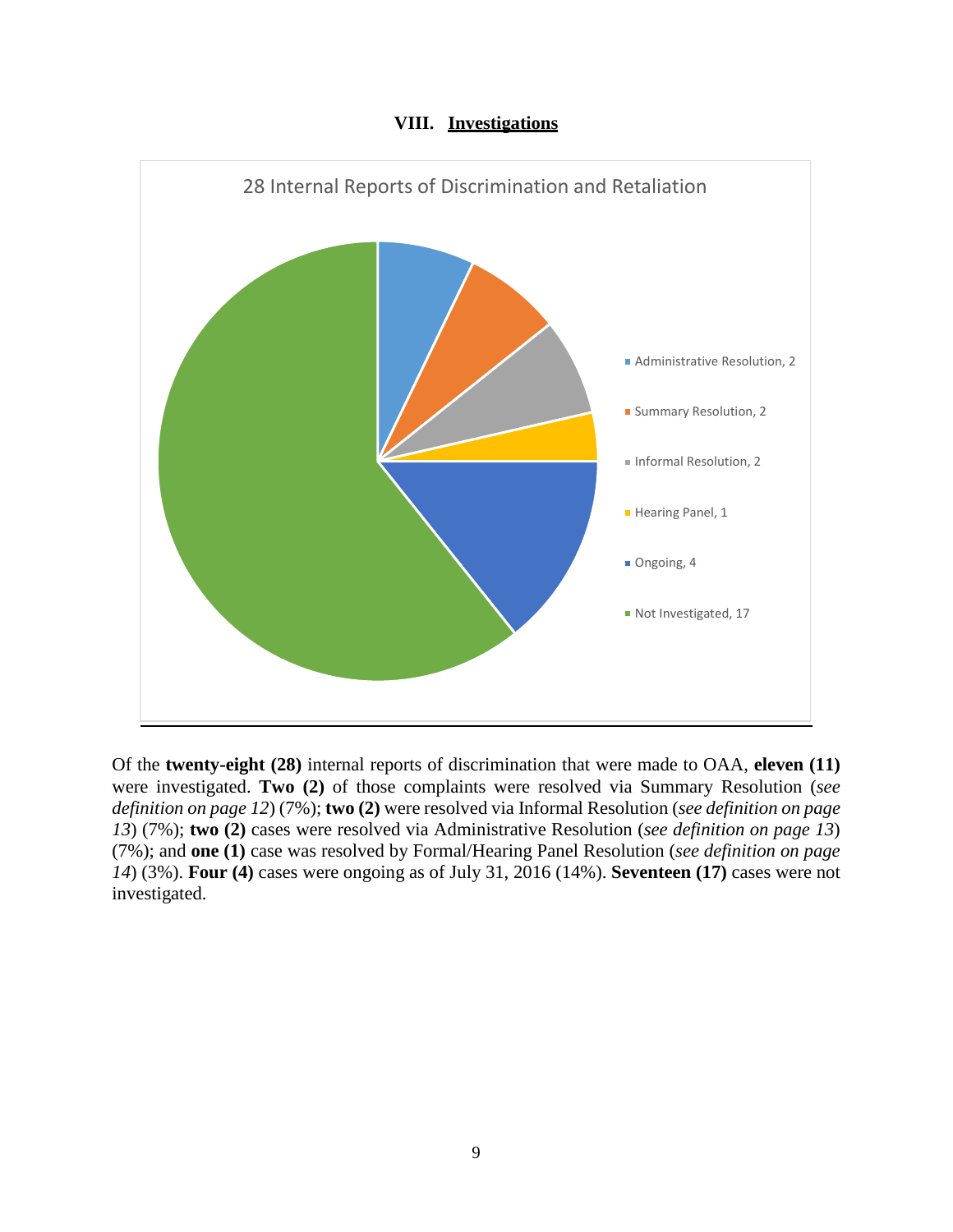

**Seventeen (17)** complaints were not investigated formally. **Seven (7)** were not investigated because the Complainant chose not to make a formal complaint. Similarly, **four (4)** reports were not investigated because the issues reported were found not to be discrimination based on a protected class during the initial intake. The OAA did not have jurisdiction to investigate **six (6)**  complaints. Complaints that were not investigated formally were typically resolved to the satisfaction of both parties after a University administrator had a conversation with the Respondent about the impact of his or her behavior.

#### o **Formal Complaints**

After information is reported to the OAA, the alleged victim must decide whether he or she wishes to move forward with a formal complaint pursuant to the University's Equity Resolution Process. A complaint provides the University with notice of a violation of the University's antidiscrimination policies and officially requests the University to conduct an investigation into an alleged violation of university policy.

Formal complaints may contain the following elements:

- A statement of the alleged policy violation;
- Name of the accused faculty, staff member, student, or student organization;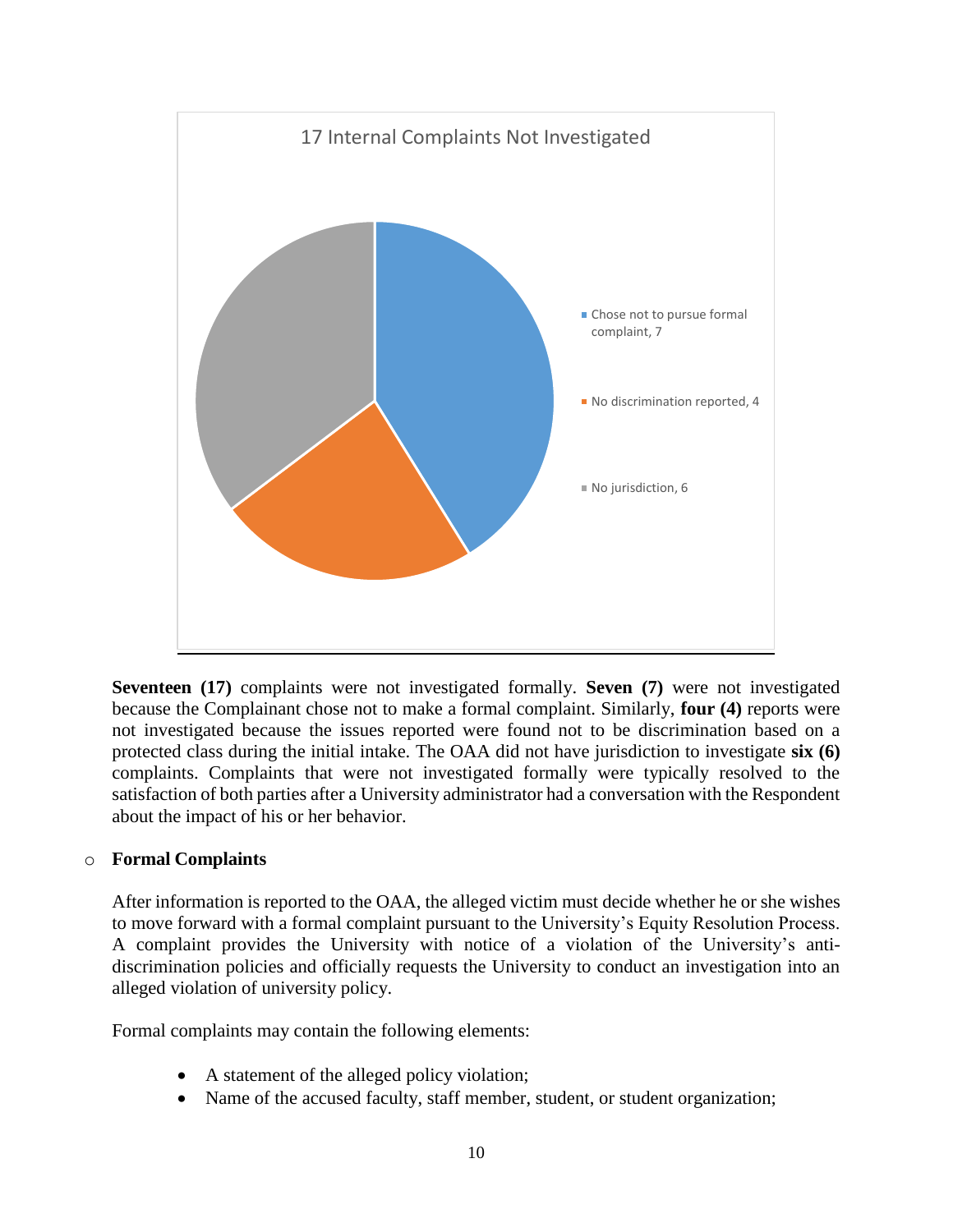- Date the alleged policy violation occurred;
- Request for a specific resolution process (informal, formal or conflict resolution); and
- A list of witnesses.

There is no requirement that an alleged victim pursue a formal complaint; however, the University reserves the right to pursue a complaint even when an alleged victim chooses not to initiate an investigation or participate in the Equity Resolution Process.<sup>8</sup> As a result, the OAA may elect to pursue an investigation when a Complainant has not filed a complaint or requested an investigation. In these circumstances, the OAA deliberates thoroughly prior to initiating an investigation and will only do so when an investigation is necessary to:

- Protect the University community or others; and
- Provide a safe and non-discriminatory environment for all students.

Even if an investigation is not pursued, the OAA takes steps to limit the effects of the alleged discrimination and prevent its recurrence, such as training and education.

When the OAA receives a formal complaint, or the OAA elects to pursue an investigation, one or two Equal Opportunity investigators are promptly assigned to conduct an impartial investigation.

## **During the Reporting Period, the Office received 11 formal complaints. The OAA did not proceed with an investigation and resolution without an individual filing a formal complaint.**

## o **Preliminary Investigation and Investigation**

 $\overline{a}$ 

Upon receipt of a report, an Equal Opportunity investigator conducts a preliminary investigation to gather enough information to refer the matter to an appropriate resolution process, provide interim remedies as needed, address any concerns regarding confidentiality, and assess any requests that an investigation not be pursued. If a Complainant or the University wishes to pursue further investigation, then such investigation will continue until all relevant information is obtained.

Equal Opportunity investigators are committed to conducting thorough, reliable and impartial investigations, which include relevant physical and electronic evidence, as well as detailed interviews with relevant parties and witnesses. The parties are allowed to have an advisor of their choice present with them for all Equity Resolution Process interviews, meetings and proceedings, and each party has an equal opportunity to present a list of potential witnesses and evidence.

Investigations of reported misconduct are typically completed within 30 business days of notice to the OAA, though investigations may take longer in complex cases. Additionally, in cases where criminal charges are being pursued, the University may undertake a short delay in its investigation. When an allegation of discrimination is reported to the Director of Affirmative Action that also alleges violations of the Standard of Conduct (200.010), the investigators will also investigate and resolve the related conduct violations. For example, if the Director receives a report of

<sup>8</sup> *See* Chapter 200.025 Section C of the University of Missouri Collected Rules and Regulations.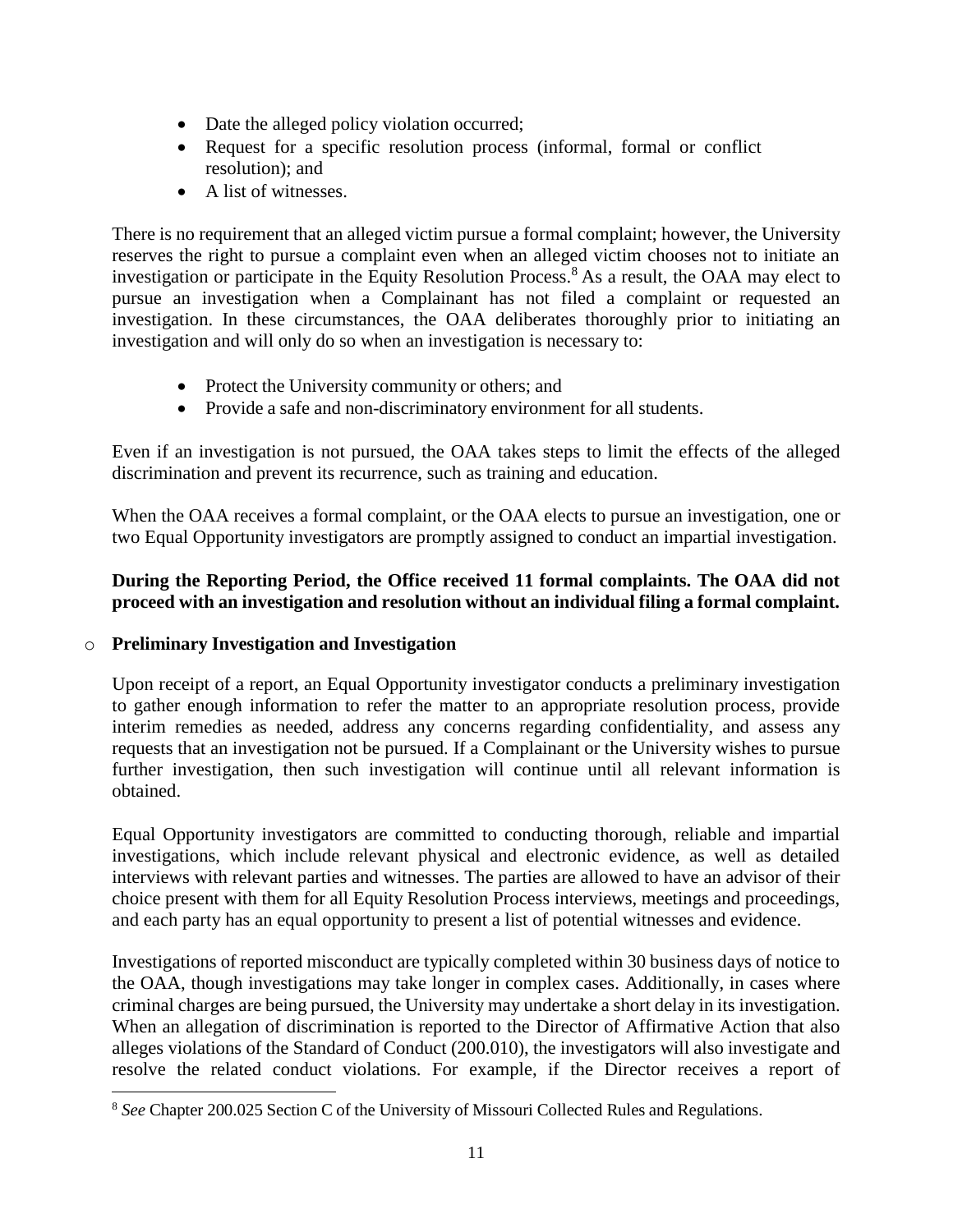discrimination on the basis of religion and vandalism, and the vandalism is related to the allegation of discrimination, then the Office will investigate the related vandalism.

## **As of July 31, 2016, there were four ongoing equity investigations.**

#### o **Summary Resolution**

After the Equal Opportunity investigators complete an investigation, the Director of OAA reviews the investigative report and may meet with the investigators for clarification regarding information gathered during the investigation. Next, the Director of OAA decides whether, based on the evidence gathered, the complaint should move to the resolution phase. The Director of OAA will direct the complaint to move to the resolution phase if a **reasonable person** could, based on the evidence gathered, find the accused individual responsible for violating University policy. The Director of OAA will use the **preponderance of the evidence standard**, which means that the Director determines that it is more likely than not that a reasonable person could find the Respondent responsible for violating University policy. If the Director of OAA determines that the complaint should move to the resolution phase, the complaint will be resolved through one of three processes: Conflict Resolution, Informal/Administrative Resolution, or Formal/Hearing Panel Resolution.

**On three occasions during the Reporting Period, the Director of Affirmative Action determined that a complaint should not move forward to the resolution phase**. Two of these Summary Resolutions involved complaints by faculty members, staff members or applicants for employment against other faculty and staff members. The Director of Affirmative Action issued a Summary Resolution in one case involving a student complaint.On all three occasions, the Complainant still received accommodations from the OAA and was referred to on-campus resources and services.

## o **Conflict Resolution**

Conflict Resolution is often used for less serious yet inappropriate behaviors. Complaints may be resolved using the Conflict Resolution process if the parties agree. The Conflict Resolution process consists of alternative dispute resolution mechanisms, such as mediation, facilitated dialogue or restorative justice. Conflict Resolution will only be utilized if the Director of OAA determines that it is appropriate. In making a determination of appropriateness, the Director considers:

- The willingness of the parties;
- The nature of the conduct at issue;
- The susceptibility of the conduct to Conflict Resolution;
- That Conflict Resolution is typically not the primary resolution mechanism used to address complaints of violent behavior of any kind or other serious violations of policy.

Sanctions and appeals are not possible as a result of the Conflict Resolution process, though the parties may agree to appropriate remedies. The OAA keeps records of any resolution that is reached, and failure to abide by the resolution can result in appropriate responsive actions, which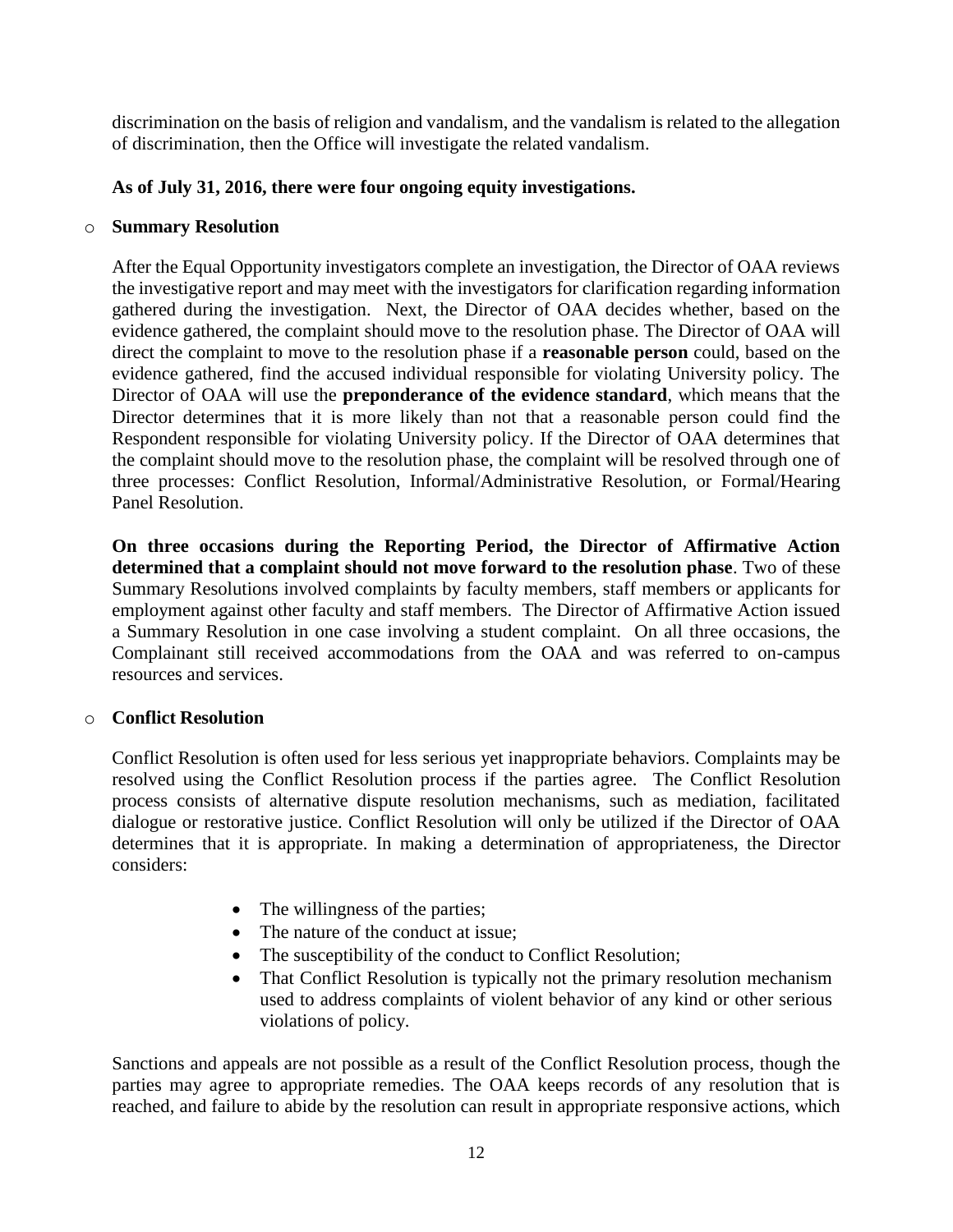could include disciplinary actions or agreed upon sanctions.

It is not necessary to pursue Conflict Resolution prior to pursuing either Informal or Formal Resolution, and either party can stop the Conflict Resolution process at any time and request either the Informal or the Formal Resolution process.

## **The Director of OAA utilized Conflict Resolution one time during the Reporting Period.**

## **IX. Outcomes of Informal/Administrative and Formal/Hearing Panel Resolutions**

During the Reporting Period, **five (5)** complaints of discrimination were resolved using the University's Informal/Administrative or Formal/Hearing Panel Resolution processes. These processes are described in greater detail below and in the Equity Resolution Process rules for complaints against [students,](https://www.umsystem.edu/ums/rules/collected_rules/programs/ch200/200.025_equity_resolution_process_for_resolving_complaints_of_harassment) [faculty,](https://www.umsystem.edu/ums/rules/collected_rules/equal_employment_educational_opportunity/ch600/600.040_equity_resolution_process_for_resolving_complaints_of_harassment) and [staff](https://www.umsystem.edu/ums/rules/collected_rules/equal_employment_educational_opportunity/ch600/chapter_600.050_equity_resolution_process_for_resolving_complaints) members.

#### o **Informal Resolution**

Informal Resolution is used to resolve complaints filed against students or student organizations. This process can be used only if both the Complainant and Respondent agree to this form of resolution. In the informal process, the Director of Affirmative Action will make a decision after reviewing the entire investigation, reading a written investigative report, and reviewing exhibits prepared by the OAA investigators. The investigative report summarizes statements made by witnesses and evidence collected during an impartial investigation.

If, during the informal process, one of the parties requests the formal process (which utilizes a hearing panel), the complaint will be resolved using the formal process. After the Director of Affirmative Action makes a determination of responsibility, the parties are promptly informed of the decision.

## **During the Reporting Period, two complaints were resolved by Informal Resolution.**

#### o **Administrative Resolution**

The Administrative Resolution process is very similar to the Informal Resolution process, but it is used to resolve complaints filed against faculty and staff members.

The administrative process for staff members requires that the Director of Affirmative Action and the Respondent's direct supervisor make a decision after reviewing the entire investigation, reading a written investigative report, and reviewing exhibits prepared by the OAA investigators. The investigative report summarizes statements made by witnesses and evidence collected through an impartial investigation. Staff members do not have the option of pursuing a Formal or Hearing Panel Resolution process as an alternative to the Administrative Resolution process.

For complaints filed against faculty members, the parties may agree to the Administrative Resolution process. The administrative process for faculty members requires that the Director of Affirmative Action make a decision after reviewing the entire investigation, reading a written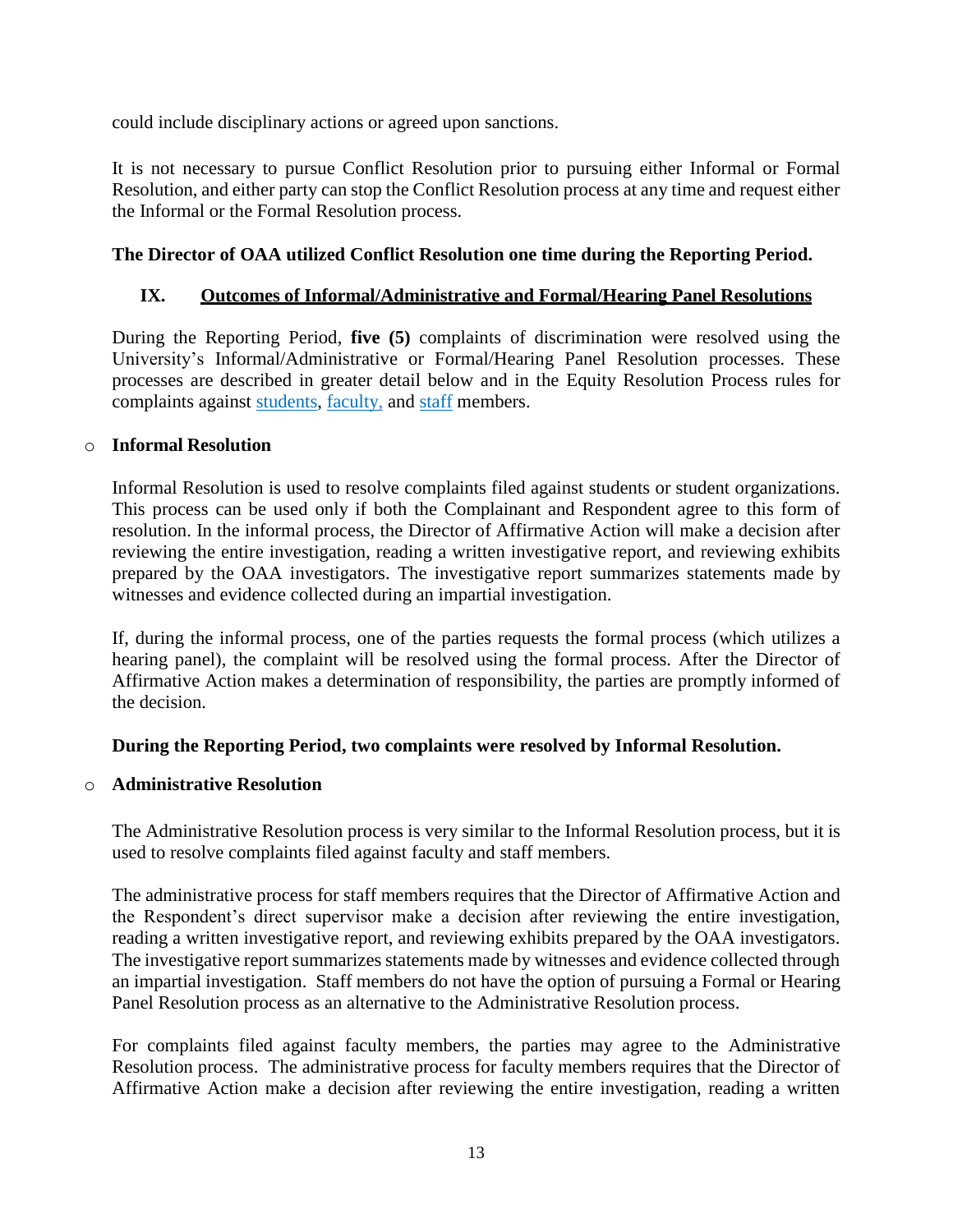investigative report, and reviewing exhibits prepared by the OAA investigators. The investigative report summarizes statements made by witnesses and evidence collected through an impartial investigation. If, during the Administrative Resolution process, one of the parties requests the Formal/Hearing Panel process, the complaint will be resolved using that process. Although the Director of Affirmative Action will make the decision regarding responsibility and recommend sanctions during the Administrative Resolution process, the Provost makes the final decision regarding sanctions.

#### **The Director of Affirmative Action issued two (2) Administrative Resolutions during the Reporting Period.**

#### o **Formal/Hearing Panel Resolution**

The Formal/Hearing Panel Resolution process is available where a complaint has been filed against a student or faculty member. During the Formal/Hearing Panel Resolution process, an Equity Resolution Hearing Panel (composed of three trained faculty and/or staff members) will conduct a hearing. During the hearing, the OAA investigators assigned to the case will serve as the main witnesses, presenting a report of the investigation to the panel. Both the Complainant and Respondent may serve as witnesses and call additional witnesses at the discretion of the Hearing Panel chair. The chair may ask questions of each party and any witnesses.

Complainants and Respondents may direct questions to each other through the Hearing Panel chair. Both the Complainant and Respondent may have an advisor present with them during the hearing. If a Complainant or Respondent does not wish to attend the hearing in person, he or she can request alternative arrangements such as attendance by videoconference.

After the hearing, the Hearing Panel members will make a finding concerning each charged policy violation and prepare a written report detailing their findings, how each member voted, and the information cited by the Panel in support of its determination. The hearing panelists also issue sanctions against students found responsible for policy violations. For complaints filed against faculty members, the hearing panelists recommend sanctions to the Provost, who makes the final decision regarding sanctions.

#### **During the Reporting Period, the Formal/Hearing Panel Resolution process was used to resolve one (1) complaint.**

#### o **Appeals**

Both parties are allowed to appeal all Equity Resolution Process decisions, but they may only do so if:

- 1. A procedural error occurred that significantly impacted the outcome of the investigation and resolution, such as substantiated bias or material deviation from the established procedure;
- 2. New evidence exists that was unavailable during the original hearing and that could substantially impact the original finding or sanction; or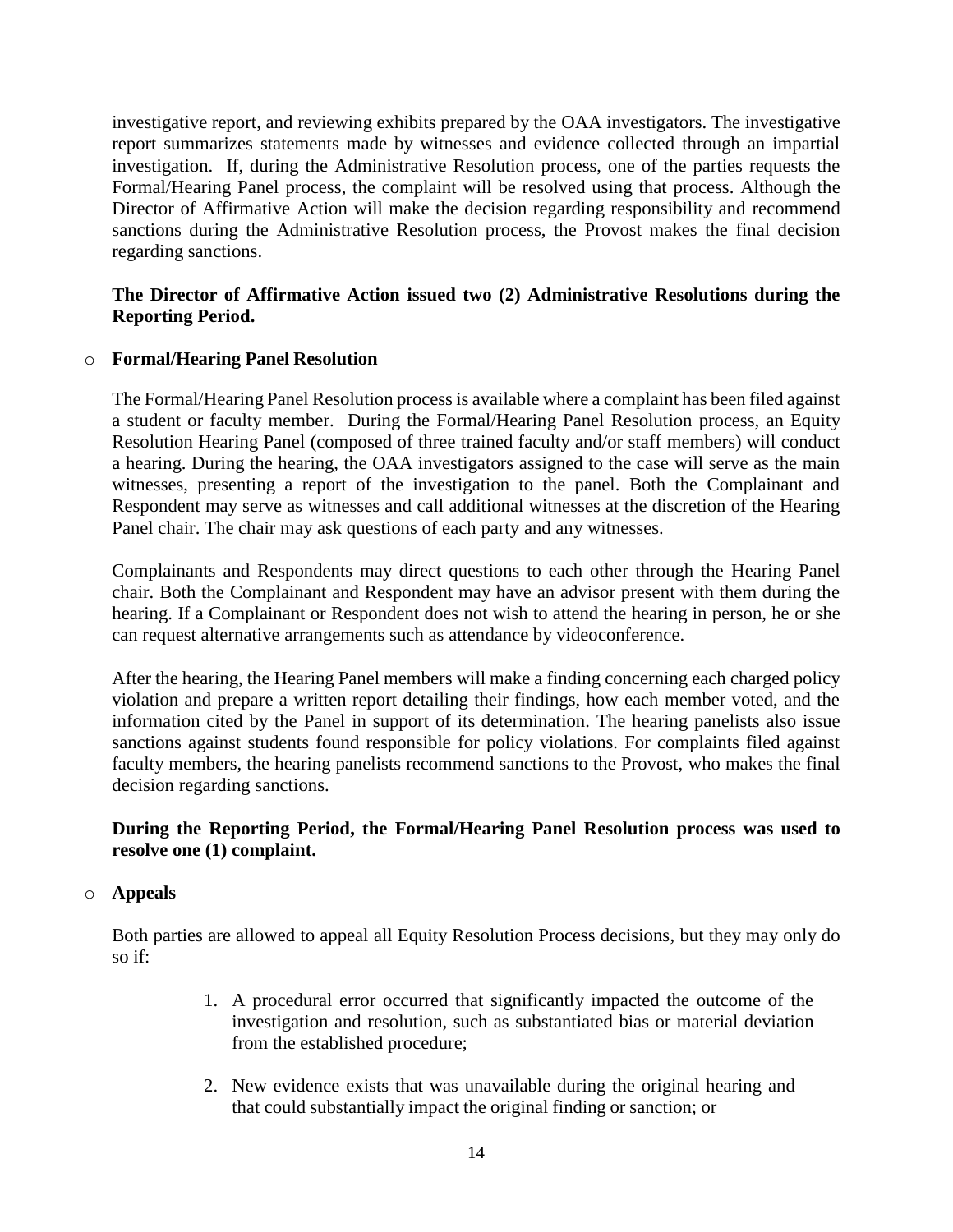- 3. The sanctions fall outside the range typically imposed:
	- For the offense (as determined by the Appellate Officer), or
	- For the cumulative conduct record of the Accused.

All requests for appeal must be submitted in writing to the Appellate Officer within three business days of the delivery of a written finding.

The Appellate Officer for the Student as Accused process is Vice Chancellor for Student Affairs and Enrollment Management Mel Tyler. The Appellate Officer for the Staff as Accused process is Vice Chancellor for Human Resources Carol Hintz. The Appellate Officer for the Faculty as Accused process is Vice Chancellor for Research and Economic Development Lawrence Dreyfus, and the alternate Appellate Officer for the Faculty as Accused process is Ellen Suni, Dean of the UMKC School of Law.

**During the Reporting Period, three (3) Respondents were found responsible for violating University policy. The Appellate Officers did not overturn any findings of responsibility made during the Equity Resolution Process**.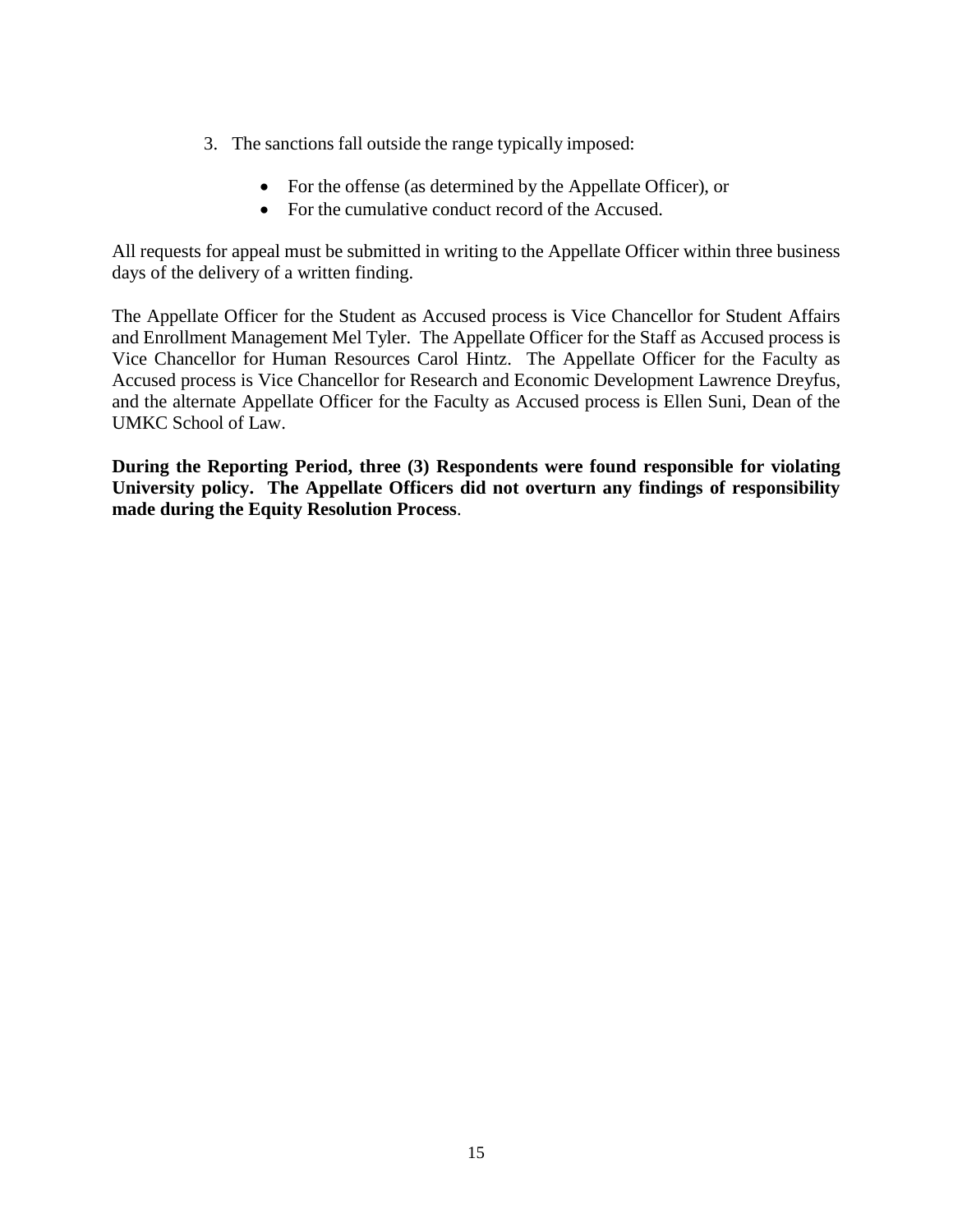## **X. Conclusion**

#### *More Than Investigations – Training, Recruitment & Retention*

We hope that this information is helpful to the UMKC Community in understanding the work of the Office of Affirmative Action. During investigations and throughout the adjudication of matters, we make every effort to provide a fair process for everyone. The dispositions of the investigations undertaken during the Reporting Period reflect these efforts.

While conducting investigations is an important responsibility of the OAA, training and education are essential to preventing discrimination. During the Reporting Period, the OAA partnered with Human Resources and the Division of Diversity and Inclusion to educate and train our students and employees on topics related to diversity and inclusion. During the Reporting Period, 91 percent of UMKC employees completed an online anti-harassment training course offered by Human Resources. Additionally, the University of Missouri System launched a new mandatory online training course for employees entitled *Building a Foundation: Discrimination Prevention and Title IX*. As of December 20, 2016, 91 percent of UMKC faculty and staff members had completed the new training course.

Other training opportunities during the Reporting Period included the following:

- Human Resources offered over 40 courses including *Supervisory Foundations, Interview & Selection, Appraisals, Legal & Effective Discipline, FMLA, Embracing Multiple Generations, Difficult Conversations, Emotional Intelligence, FMLA,* and much more.
- MyLearn, the university's learning management system, provided employee access to thousands of books, simulations, courses and resources.
- LGBTQIA Services & Programs offered *Safe Space Training*.
- Multicultural Student Affairs offered workshops and activities on various topics, including *Creating Cultural Advocates, Social Justice, Breaking Down Barriers, Multicultural Education* and *MSA Leadership Training.*

The OAA continued its efforts to recruit employees from under-represented groups, including women, minorities, individuals with disabilities, and veterans. During the Reporting Period, the OAA certified candidate pools for all faculty and staff positions only after concluding that they were sufficiently diverse. The OAA also assisted academic units in drafting minority recruitment plans for all ranked faculty positions. These plans list the publications where the job announcement will be placed and typically require the search committee members to send the announcement to personal contacts in an effort to diversify the candidate pool. The Office also prepared its annual Affirmative Action Plans for Minorities, Females, Individuals with Disabilities, and Veterans. These Plans are available on the [Affirmative Action website.](https://info.umkc.edu/hr/affirmative-action/) Finally, the OAA partnered with Human Resources to overhaul the University's search committee training, which must be completed by the members of all faculty and staff search committees. The new search committee training includes an hour-long session on diversifying the academy and combating implicit bias. The new search committee training was launched in the Fall of 2016 and has been completed by more than 20 search committees.